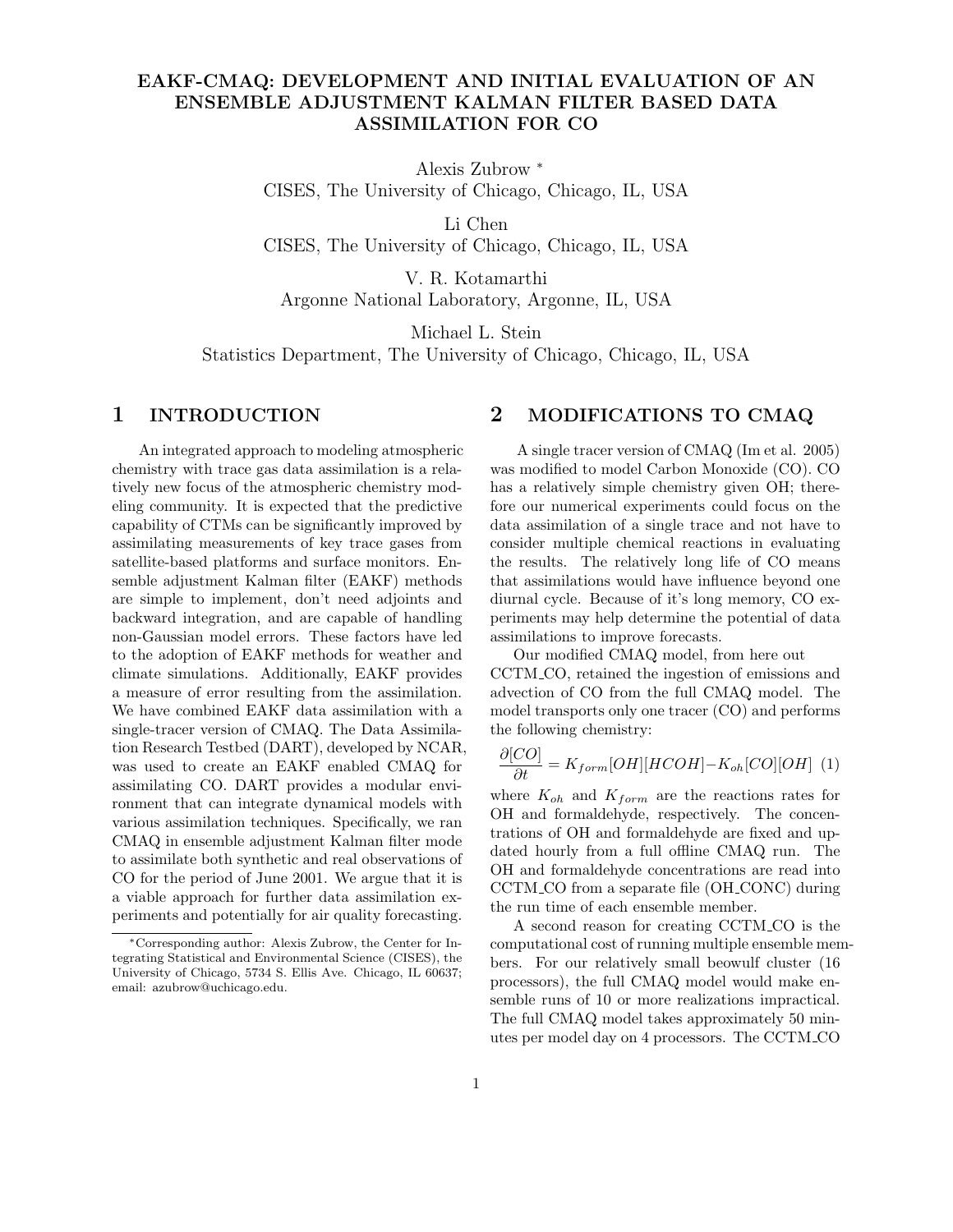runs in 3 to 4 minutes for the same domain on 1 processor.

# 3 DART

The Data Assimilation Research Testbed (DART) was developed at the National Center for Atmospheric Research (NCAR). It provides a modular approach for testing various data assimilation schemes, based on ensemble simulations  $<sup>1</sup>$ . It uses a Bayesian</sup> approach for data assimilation. In DART, the prior is the model output, in other words it is our best estimation of the state of the system (the model) before we assimilate any observations. The spread of the prior is represented by the spread of the ensemble members, each a unique realization of the model. In other words, the value of the ensemble members at a particular location is the sample from the prior at that location. The observation likelihood is the distribution of each observation. By combining the prior and the likelihood, a posterior estimate can be generated. The posterior is our updated state of the model after the data has been assimilated; our best understanding of the system given the model and the data. In the parlance of DART, the process of combining the prior with the likelihood is called "filtering". The model values, either in the prior or in the posterior, is called the "state variable".

DART provides multiple types of filters to use for data assimilation. We chose the Ensemble Adjustment Kalman Filter (EAKF) because of a series of advantages (Anderson 2001). First, EAKF reduces the extent of the problem by only looking at the correlation between observations and nearby state variables. In other words, one can limit the calculation updates to only model values within a certain spatial region (a cutoff). Second, the relative relationship between the prior ensembles is maintained in the posterior ensembles. For example if ensemble 1 was predicting a lower value of CO in a region than ensemble 2 in the prior, then the posterior would still have ensemble 1 with a lower prediction than ensemble 2. The EAKF first shifts the prior ensembles to match the posterior mean, then adjusts their spread to the posterior variance. In this way, individual ensemble trajectories are more physically relevant. Third, EAKF is relatively computationally efficient. The model does need to be run N times, which is a fixed cost for any ensemble method. The cost of filtering is on the order  $O(mn)$ , where m is the number of observations, n is the size of the state variable (the model), and N is the number of ensembles.

Creating an interface between DART and CMAQ had two stages. First, the development of a DART module in FORTRAN 90 provides necessary information to DART about translating back and forth between the model state and the observation state. DART does all of it's assimilation in observation space:

$$
Y = H(x) + \epsilon \tag{2}
$$

where x is the model state, Y is the expected observation, H is a function that gives the expected value of the observation given the model state, and  $\epsilon$  is the error. The DART module needs to define this function for each type of observation. In the case of surface observations, this may be as simple as nearest neighbor or bilinear interpolation (the latter in our case). For other observation types, for example with MOPITT satellite data , this H function may be much more complicated (Emmons et al. 2004). The module also creates functions for determining which state variables are "close" given a certain distance from an observation and provides additional information about the model.

The second stage is coordinating DART's filter with the CCTM CO ensembles. We developed a series of python programs using the ioapiTools <sup>2</sup> module that could run CCTM CO (and CCTM for that matter) directly from python, translate the prior (the CMAQ CONC file) to DART format, then take the DART output and translate it back to CMAQ format.

The flow of data through the overall assimilation system is: (a) start the ensemble of CCTM CO models from the perturbed initial conditions (see next section for details), (b) run the ensembles forward to some date; (c) take the last hour of the CONC file and produce the priors for DART; (d) DART applies the EAKF filter to the observations prepared for that period; (e) take the posterior from DART and translate the data into initial condition files for the next stage of the CCTM CO run; repeat continuing from (b).

## 4 PRELIMINARY RESULTS

#### 4.1 Perturbing the Ensembles

Developing the ensembles is a key component to the success or failure of the data assimilation. Our initial experiments have only modified the initial conditions (IC). We tested various schemes for

<sup>1</sup>See http://www.image.ucar.edu/DAReS/DART/ (Sept 2006) for more details.

<sup>2</sup>See http://www-pcmdi.llnl.gov/softwareportal/Members/azubrow/ioapiTools/index html (Sept 2006) for more details.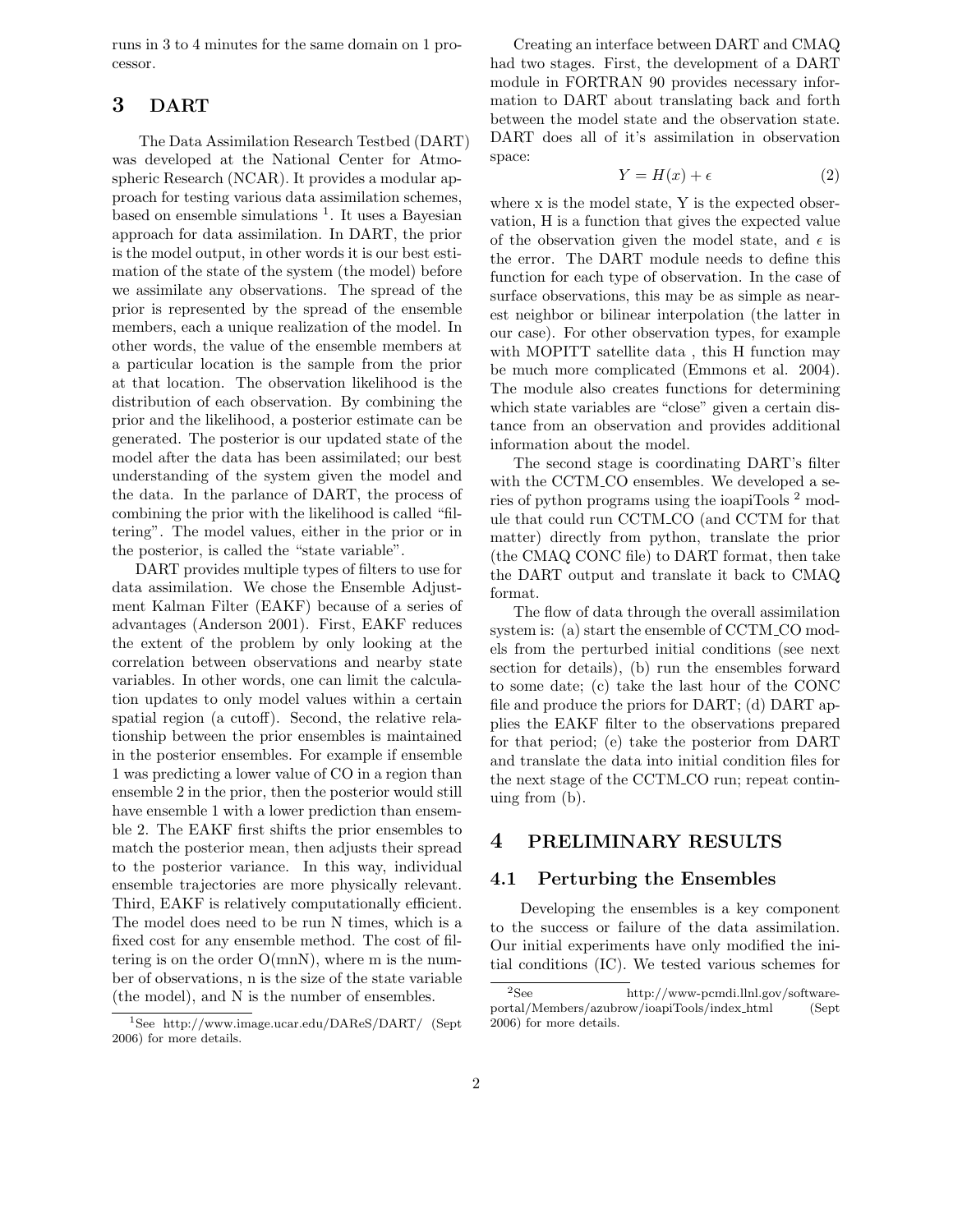

Figure 1: The simulated surface from the Matérn function, which is used to perturb the CO IC

perturbing the IC. We started with applying Gaussian noise to the CO IC. This had unintended consequences, namely that the CO values would jump dramatically. A large value of CO could advect through a region, creating non-physical, dramatic shifts in CO concentrations at particular points in the model.

A second approach was to apply a constant perturbation. In other words, multiply the whole CO field by a single value. This had the consequence of smoothing out the previous, excessive spatial variation. But, the constant perturbation was too smooth, in fact it created no variation in the spatial structure of the IC.

The third approach was to apply Gaussian noise, which included spatial structure. In our case, we have used a Matérn function (Handcock and Stein 1993) with a spatial range of 200 km and smoothness parameter of 0.5 (an exponential decay function) to create spatially correlated noise. This Matérn function can be used to simulate a series of surfaces that have mean 0 and a  $\sigma$  of our choosing. For example, Figure 1 is the surface for the second ensemble member. The resulting surfaces are then added to CO IC to create N IC files. The mean of all the N perturbed IC files is CO IC, the standard deviation is  $\sigma$ . Each ensemble has been perturbed from CO IC, but the perturbation is not excessively "patchy"; it retains some spatial correlation.

A related issue to perturbing the ensembles is how to maintain the ensemble spread. Our ensembles collapse over time due to diffusion and identical emissions and meteorology. If the ensembles collapse, then data does not impact it during the filtering stage. In other words, a collapsed ensemble indicates that the prior is very certain (all the ensemble members have the same value), therefore the prior and posterior become more and more identical.

Data assimilation tends to accelerate this collapse. There are two main methods for counteracting this collapse: (a) Prior inflation, take the covariance between the ensemble members before the assimilation (the prior) and multiply it by a constant. (b) Add perturbation to another part of the system. For example, we have increased the ensemble spread by perturbing the OH in the OH CONC file. Future experiments should investigate the perturbation of the emissions and the meteorology data.

#### 4.2 Cutoff

A second factor that greatly impacted the data assimilation was the cutoff. The cutoff determines the spatial distance around a particular observation that should be considered for data assimilation. It defines a smooth function that decreases the correlation between an observation and the state variable as the distance increases. In our assimilations, the cutoff value determines the half-width of the Gaspari-Cohn 5th order polynomial (Gaspari and Cohn 1999).

In the horizontal, the cutoff may dramatically change the assimilation results. We found that if the cutoff was too large, then observations could impact state variables that were spuriously correlated but spatially remote. The resulting assimilation tended to smooth out the expected spatial variability in each ensemble member. If the cutoff was too small, only state variables very near the observations would be updated. The result was a "bullseye" pattern of regions just around the observation having potentially dramatic changes while the rest of the domain was unchanged.

In the vertical, we experimented with multiple schemes for limiting the impact of a surface observation on the state variables. Initially, we limited the update to the first vertical level of the state variable. Because of diffusion, the updated CO value quickly returned to it's original non-assimilated position, often within a model hour.

A second approach was to modify the DART module to consider both the cutoff and the model PBL height. If the state variable was within the cutoff function distance and below the PBL height, it would be potentially updated. If it was outside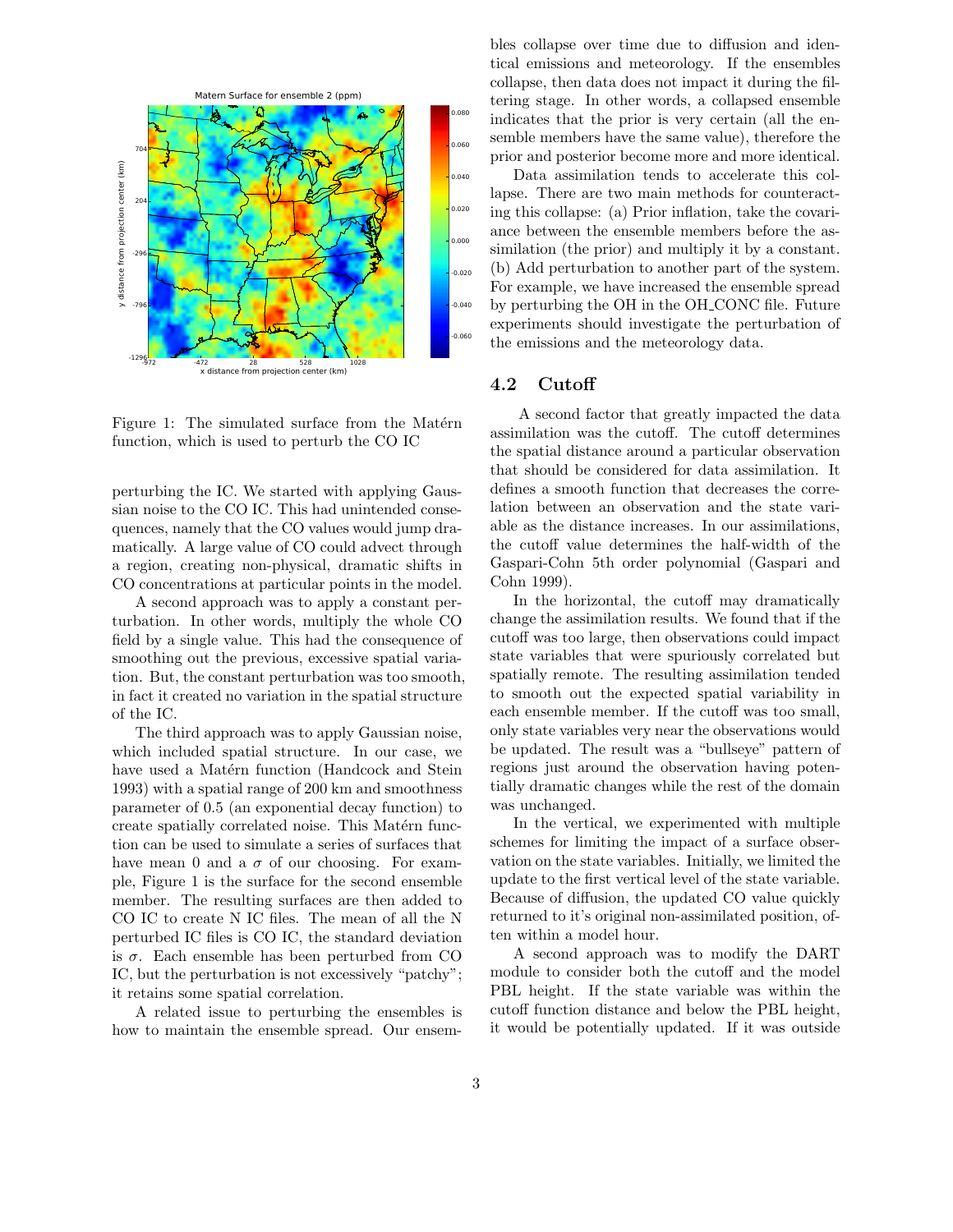

Figure 2: Fractional bias between the mean of the ensembles without data assimilation and the original full CMAQ run

of the cutoff function or above the PBL, it would not be updated. This improved our results, but created unintended consequences. For reasonable cutoffs, the PBL test would sometimes create a strong vertical gradient. In these cases the posterior values below PBL height would be significantly changed by the update, while the values above the PBL height would remain the same.

Our present solution is to disregard the PBL height and allow all levels to be considered for update within the cutoff function distance. This smoothes the vertical gradient, while not discarding state variables that may be correlated despite being above the PBL. The determination of the ideal horizontal and vertical cutoff is an area for further research.

#### 4.3 Synthetic Results

In the synthetic experiment, synthetic observations were drawn from the full CMAQ run and assigned a  $\sigma$  of 2.5 ppbv. The observations were choosen to match the physical monitor locations. The ensembles were run from the perturbed IC. At first, they were run without any data assimilation. A second run used the EAKF filter to assimilate the synthetic observations every three hours. The mean of the ensembles were compared against the

CO DART - fractional bias CMAQ full to inflated DART ensemble mean (ppb) 2001-06-03 00:00:00.00 GMT



Figure 3: Fractional bias between the mean of the ensembles after data assimilation and the original full CMAQ run

full CMAQ run using fractional bias:

$$
b = \frac{\text{CO}_{full} - \text{CO}_{mean}}{\left[\frac{\text{CO}_{full} + \text{CO}_{mean}}{2}\right]}
$$
 (3)

where b is the fractional bias,  $CO_{full}$  is CO from the full CMAQ run, and  $CO_{mean}$  is the mean of the CCTM CO ensembles. In comparing Figure 2, no data assimilation, to Figure 3, data assimilation, it is clear that the EAKF filter drew the mean of the ensembles closer to the "truth" (in this case the full CMAQ run). The ensembles were adjusted to more closely match the "truth" not only at the monitor locations, but over large sections of the domain.

Future work will include experimenting with different perturbation schemes, cutoff lengths, and the assimilation of MOPITT data.

# References

- Anderson, J. L. (2001). An ensemble adjustment kalman filter for data assimilation. Monthly Weather Review 129, 2884–2903.
- Emmons, L., M. Deeter, J. Gille, D. Edwards, J. Attie, J. Warner, D. Ziskin, G. Francis, B. Khattatov, V. Yudin, J. Lamarque, S. Ho, D. Mao, J. Chen, J. Drummond, P. Novelli, G. Sachse, M. Coffey, J. Hannigan, C. Gerbig, S. Kawakami, Y. Kondo, N. Takegawa,